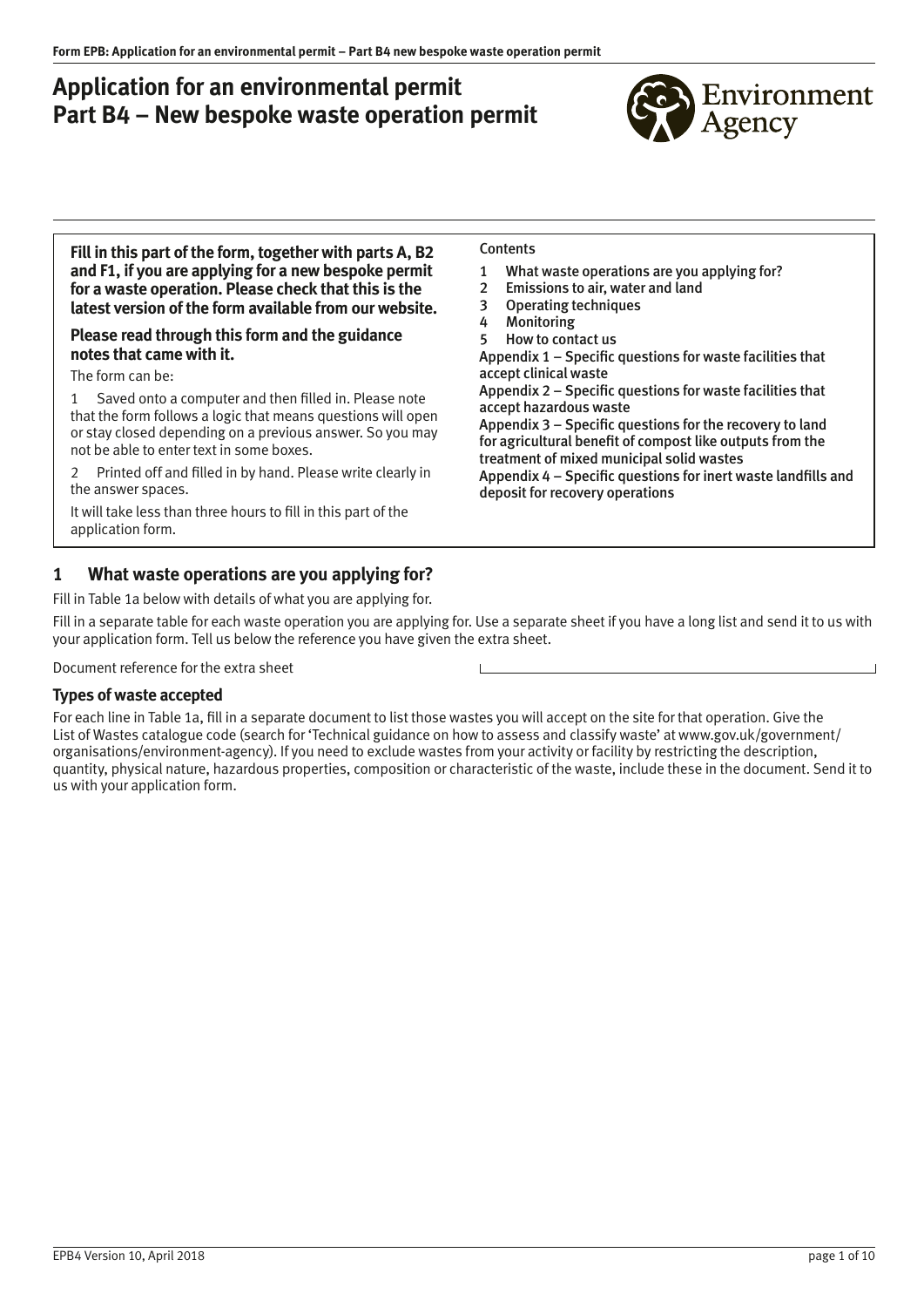| Name of the<br>waste operation                                                                                                                                       | Description of the<br>waste operation                                                                                                         | Annex I (D codes) and Annex II<br>(R codes) and descriptions | Hazardous waste<br>treatment capacity<br>(if this applies). See note 1 | Non-hazardous waste<br>treatment capacity<br>(if this applies). See note 1 |
|----------------------------------------------------------------------------------------------------------------------------------------------------------------------|-----------------------------------------------------------------------------------------------------------------------------------------------|--------------------------------------------------------------|------------------------------------------------------------------------|----------------------------------------------------------------------------|
| Add extra rows if you<br>need them. If you do not have<br>enough room go to the line below or<br>send a separate document and give<br>us the document reference here | Use the description from the guidance.<br>Include any extra detail that you think<br>would help to accurately describe<br>what you want to do |                                                              |                                                                        |                                                                            |
|                                                                                                                                                                      |                                                                                                                                               |                                                              |                                                                        |                                                                            |
|                                                                                                                                                                      |                                                                                                                                               |                                                              |                                                                        |                                                                            |
|                                                                                                                                                                      |                                                                                                                                               |                                                              |                                                                        |                                                                            |
|                                                                                                                                                                      |                                                                                                                                               |                                                              |                                                                        |                                                                            |
| For all waste operations                                                                                                                                             | Total storage capacity (see note 2)                                                                                                           |                                                              |                                                                        |                                                                            |
|                                                                                                                                                                      | Annual throughput (tonnes each year)                                                                                                          |                                                              |                                                                        |                                                                            |

### **Table 1a – Waste operations which do not form part of an installation**

#### Notes

1 By 'capacity', we mean the total landfill capacity (cubic metres), the total deposit for recovery capacity (cubic metres), the total treatment capacity (tonnes each day) for waste treatment and the total storage capacity (tonnes) for waste storage operations.

2 By 'total storage capacity', we mean the maximum amount of waste in tonnes you store on the site at any one time.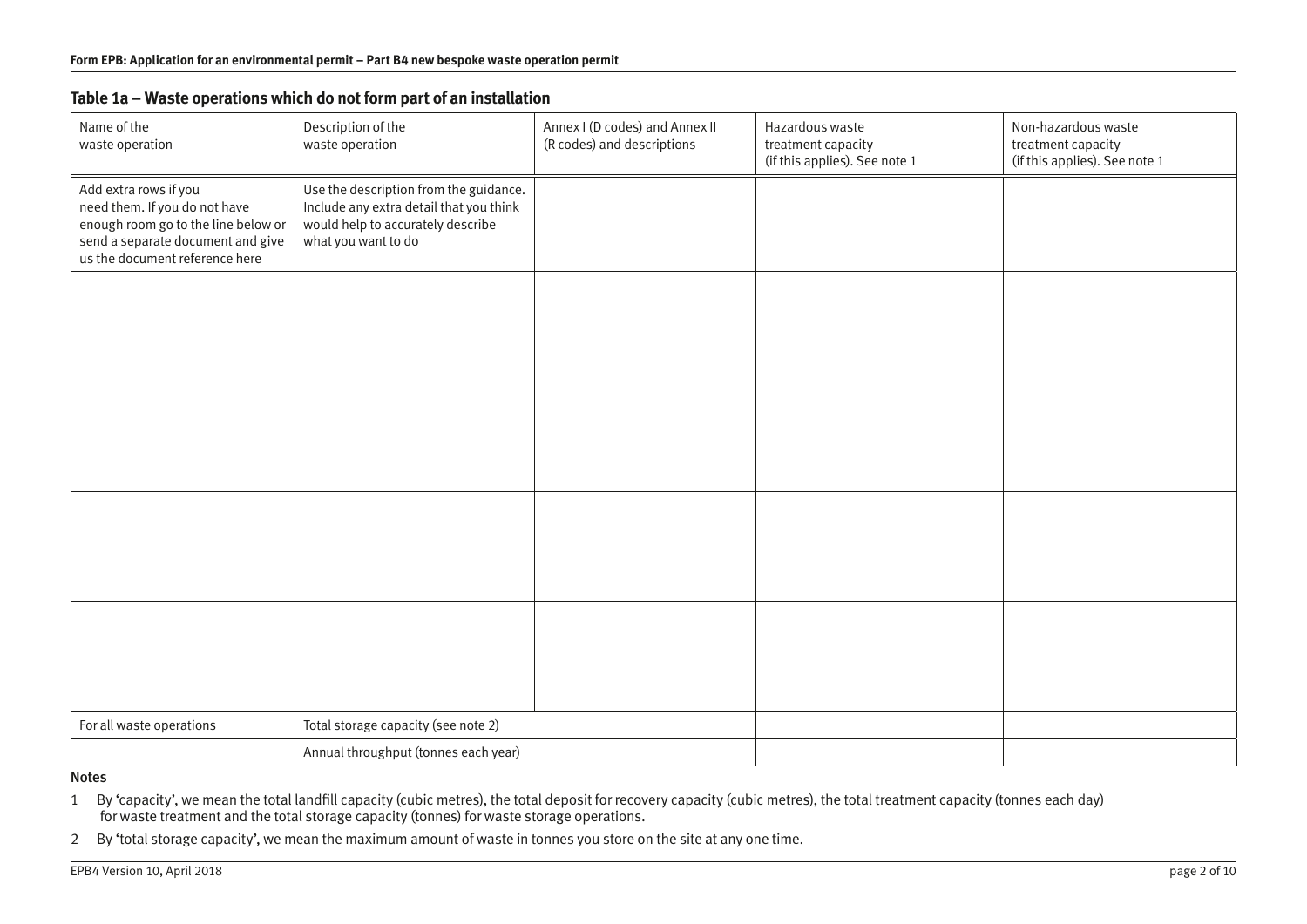### <span id="page-2-0"></span>**1 What waste operations are you applying for?, continued**

Please provide the document reference for each document. You can use Table 1b as a template.

If you want to accept any wastes with a code ending in 99, you must provide more information and a full description in the document.

Document reference for this document

#### **Table 1b – Template example – types of waste accepted and restrictions**

| Waste code | Description of waste                               |
|------------|----------------------------------------------------|
| Example    | Example                                            |
| 02 01 08*  | Agrochemical waste containing hazardous substances |
| 06 01 02*  | Hydrochloric acid                                  |

#### **1c Deposit for recovery purposes (see Appendix 4 and guidance notes on part B4)**

Are you applying for a waste recovery activity involving the permanent deposit of waste on land for construction or land reclamation restoration or improvement?

No  $\Box$  Go to question 2

Yes  $\Box$ 

Have we advised you during pre-application discussions that we believe the activity is waste recovery?

 $No \nightharpoonup Go$  to question 2

| - - |  |
|-----|--|
|     |  |

Have there been any changes to your proposal since this discussion?

| × |  |
|---|--|
|   |  |

Yes  $\Box$ 

Please send us a copy of your waste recovery plan that complies with our guidance at [https://www.gov.uk/guidance/waste-recovery](https://www.gov.uk/guidance/waste-recovery-plans-and-permits)[plans-and-permits.](https://www.gov.uk/guidance/waste-recovery-plans-and-permits) You need to highlight any changes you have made since your pre-application discussions. Also give us the reference number of the document with your justification.

Please note that there is an additional charge for the assessment of a waste recovery plan that must be submitted as part of this application. For the charge see [https://www.gov.uk/topic/environmental-management/environmental-permits.](https://www.gov.uk/topic/environmental-management/environmental-permits)

Document reference

### **2 Emissions to air, water and land**

Fill in Table 2 below with details of the emissions that result from the operating techniques at each of your waste operations.

Fill in one table for each waste operation.

### **Table 2 – Emissions**

| Name of the waste operation                         |        |           |          |      |  |
|-----------------------------------------------------|--------|-----------|----------|------|--|
| Point source emissions to air                       |        |           |          |      |  |
| Emission point reference and location               | Source | Parameter | Quantity | Unit |  |
|                                                     |        |           |          |      |  |
|                                                     |        |           |          |      |  |
|                                                     |        |           |          |      |  |
|                                                     |        |           |          |      |  |
|                                                     |        |           |          |      |  |
| Point source emissions to water (other than sewers) |        |           |          |      |  |
| Emission point reference and location               | Source | Parameter | Quantity | Unit |  |
|                                                     |        |           |          |      |  |
|                                                     |        |           |          |      |  |
|                                                     |        |           |          |      |  |
|                                                     |        |           |          |      |  |
|                                                     |        |           |          |      |  |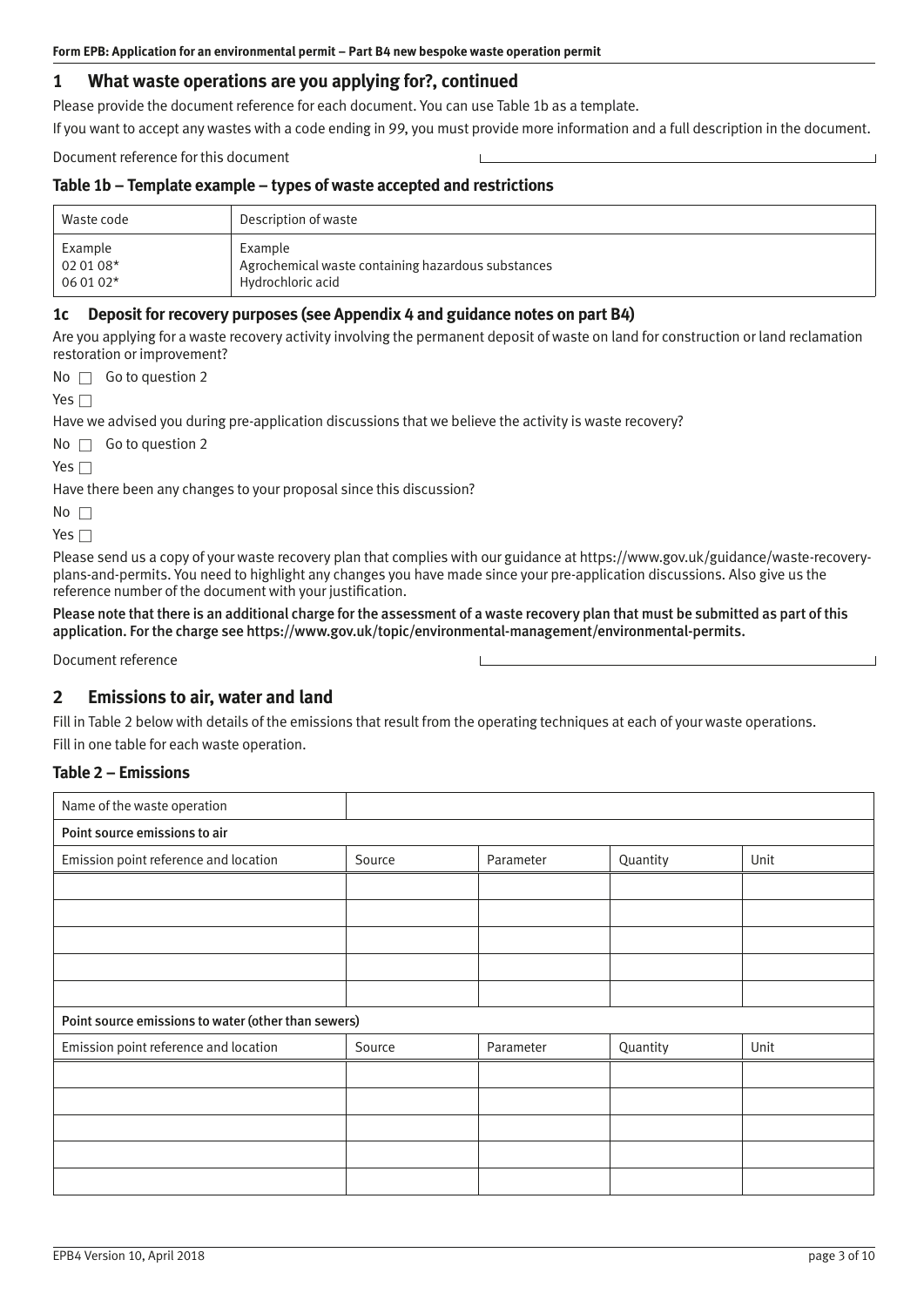#### <span id="page-3-0"></span>**2 Emissions to air, water and land, continued**

| Point source emissions to sewers, effluent treatment plants or other transfers off site |        |           |          |      |
|-----------------------------------------------------------------------------------------|--------|-----------|----------|------|
| Emission point reference and location                                                   | Source | Parameter | Quantity | Unit |
|                                                                                         |        |           |          |      |
|                                                                                         |        |           |          |      |
|                                                                                         |        |           |          |      |
|                                                                                         |        |           |          |      |
|                                                                                         |        |           |          |      |
| Point source emissions to land                                                          |        |           |          |      |
| Emission point reference and location                                                   | Source | Parameter | Quantity | Unit |
|                                                                                         |        |           |          |      |
|                                                                                         |        |           |          |      |
|                                                                                         |        |           |          |      |
|                                                                                         |        |           |          |      |
|                                                                                         |        |           |          |      |

### **Supporting information**

### **3 Operating techniques**

#### **3a Technical standards**

Fill in Table 3a for each operation you refer to in Table 1a above and list the relevant technical guidance note (TGN) or notes you are planning to use. If you are planning to use the standards set out in the TGN, there is no need to justify using them.

You must justify your decisions in a separate document if:

- there is no technical standard;
- the technical guidance provides a choice of standards; or
- vou plan to use another standard.

This justification could include a reference to the Environmental Risk Assessment provided in part B2 of the application form.

The documents should summarise the main measures you use to control the main issues identified in your risk assessment (search for 'Risk assessment for your environmental permit' at [www.gov.uk/government/organisations/environment-agency\) or](http://www.gov.uk/government/organisations/environment-agency) technical guidance. For each of the activities listed in Table 3a, describe the type of operation and the options you have chosen for controlling emissions from your process.

#### **Table 3a – Technical standards**

Fill in a separate table for each waste operation.

| Name of waste operation        |                                  |                                     |  |
|--------------------------------|----------------------------------|-------------------------------------|--|
| Description of waste operation | Relevant technical guidance note | Document reference (if appropriate) |  |
|                                |                                  |                                     |  |
|                                |                                  |                                     |  |
|                                |                                  |                                     |  |
|                                |                                  |                                     |  |
|                                |                                  |                                     |  |
|                                |                                  |                                     |  |
|                                |                                  |                                     |  |

In all cases, describe the type of facility or operation you are applying for and, if appropriate, use block diagrams to help describe the process. Provide the document references for the description.

Document reference for the description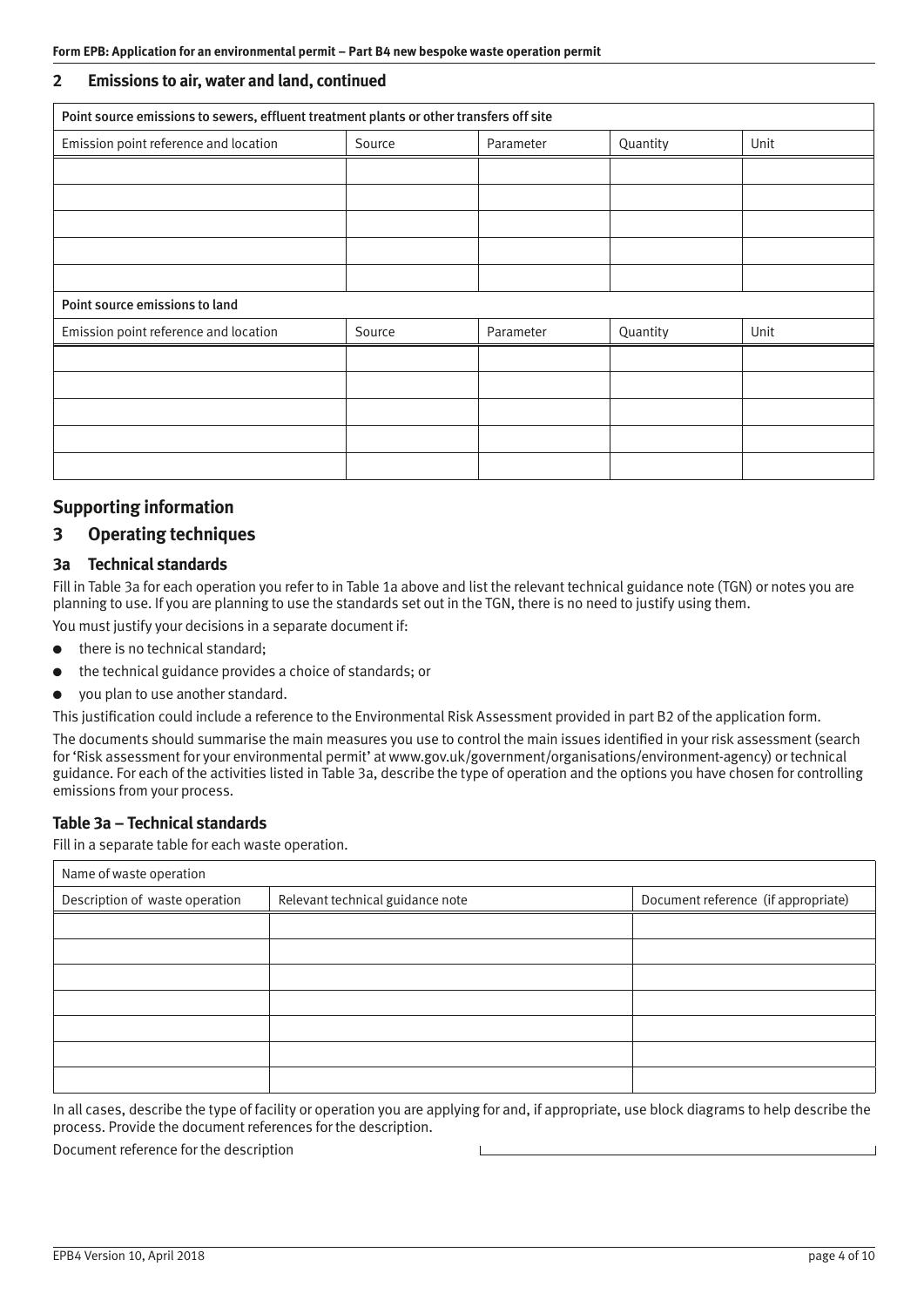### <span id="page-4-0"></span>**3 Operating techniques, continued**

#### **3b General requirements**

Fill in a separate Table 3b for each waste operation.

#### **Table 3b – General requirements**

| Name of the waste operation                                                                                                                                                                                                                                                            |                                  |
|----------------------------------------------------------------------------------------------------------------------------------------------------------------------------------------------------------------------------------------------------------------------------------------|----------------------------------|
| If the TGN or your risk assessment shows that emissions of substances not controlled<br>by emission limits are an important issue, send us your plan for managing them                                                                                                                 | Document reference or references |
| If the TGN or your risk assessment shows that odours are an important issue, send us<br>your odour management plan                                                                                                                                                                     | Document reference or references |
| If your activity type is listed in the guidance document 'Control and monitor<br>emissions for your environmental permit' as needing an odour management plan, or<br>your risk assessment shows that odours are an important issue, you need to send us<br>your odour management plan. |                                  |
| If the TGN or your risk assessment shows that noise or vibration are important issues,<br>send us your noise or vibration management plan (or both)                                                                                                                                    | Document reference or references |

We may need to ask for management plans or risk assessments in other circumstances based on our regulatory experience. If you are unsure as to whether you need to submit a management plan with your application, please discuss this with the Environment Agency prior to submission.

Search for 'Risk assessment for your environmental permit' at [www.gov.uk/government/organisations/environment-agency.](http://www.gov.uk/government/organisations/environment-agency)

#### **3c Information for specific sectors**

For some of the sectors, we need more information to be able to set appropriate conditions in the permit. This is as well as the information you may provide in sections 5, 6 and 7. For those activities listed below, you must answer the questions in the related document.

#### **Table 3c – Questions for specific sectors**

| Sector                                                                                                                  | Appendix                        |
|-------------------------------------------------------------------------------------------------------------------------|---------------------------------|
| Clinical waste                                                                                                          | See the questions in appendix 1 |
| Disposing of and recovering hazardous waste                                                                             | See the questions in appendix 2 |
| Recovery to land for agricultural benefit of compost like outputs from the treatment of<br>mixed municipal solid wastes | See the questions in appendix 3 |
| Inert waste landfill and deposit of waste on land for construction, land reclamation,<br>restoration or improvement     | See the questions in appendix 4 |

### **General information**

### **4 Monitoring**

### **4a Describe the measures you use for monitoring emissions by referring to each emission point in Table 2 above**

You should also describe any environmental monitoring. Tell us:

- how often you use these measures;
- the methods you use; and
- the procedures you follow to assess the measures.

Document reference for this information

#### **4b Point source emissions to air only**

Provide an assessment of the sampling locations used to measure point source emissions to air. The assessment must use M1. (Search for 'M1 sampling requirements for stack emission monitoring' at [www.gov.uk/government/organisations/environment](http://www.gov.uk/government/organisations/environment-agency)[agency.\)](http://www.gov.uk/government/organisations/environment-agency)

Document reference for the assessment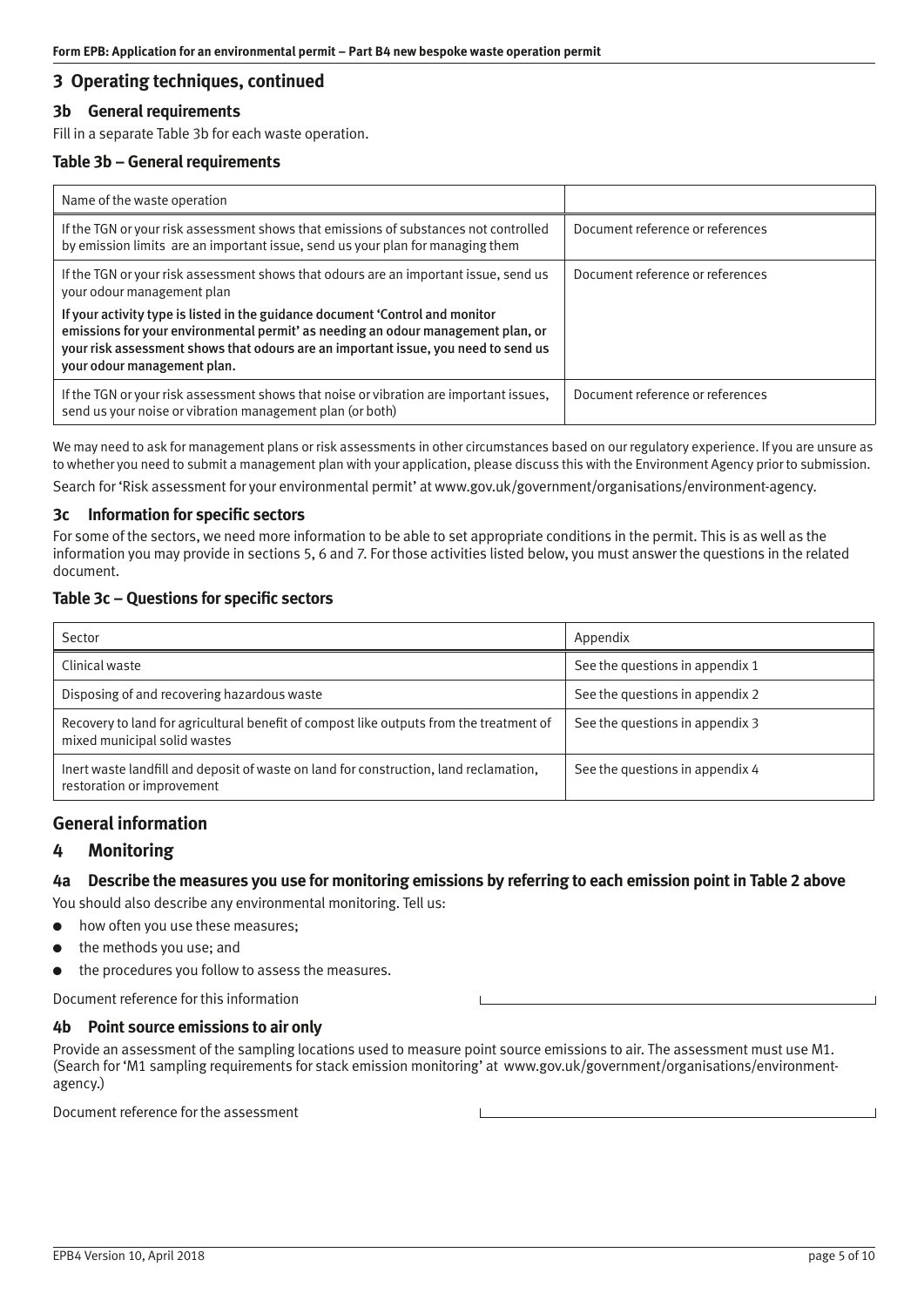### <span id="page-5-0"></span>**5 How to contact us**

If you need help filling in this form, please contact the person who sent it to you or contact us as shown below.

General enquiries: 03708 506 506 (Monday to Friday, 8am to 6pm)

Textphone: 03702 422 549 (Monday to Friday, 8am to 6pm)

Email: [enquiries@environment-agency.gov.uk](mailto:enquiries@environment-agency.gov.uk) 

Website: [www.gov.uk/government/organisations/environment-agency](http://www.gov.uk/government/organisations/environment-agency) 

If you are happy with our service, please tell us. It helps us to identify good practice and encourages our staff. If you're not happy with our service, please tell us how we can improve it.

### **Please tell us if you need information in a different language or format (for example, in large print) so we can keep in touch with you more easily.**

### **Feedback**

(You don't have to answer this part of the form, but it will help us improve our forms if you do.)

We want to make our forms easy to fill in and our guidance notes easy to understand. Please use the space below to give us any comments you may have about this form or the guidance notes that came with it.

| How long did it take you to fill in this form?                                                                         |  |
|------------------------------------------------------------------------------------------------------------------------|--|
| We will use your feedback to improve our forms and guidance notes, and to tell the Government how regulations could be |  |
| made simpler.                                                                                                          |  |
| Would you like a reply to your feedback?                                                                               |  |
| Yes please                                                                                                             |  |
| No thank you                                                                                                           |  |



### **For Environment Agency use only**

Date received (DD/MM/YYYY)

Our reference number

| Payment received? |                 |
|-------------------|-----------------|
| No $\Box$         |                 |
| Yes $\Box$        | Amount received |

EPB4 Version 10, April 2018 **page 6 of 10** and the state of the state of the state of the state of the state of the state of the state of the state of the state of the state of the state of the state of the state of the st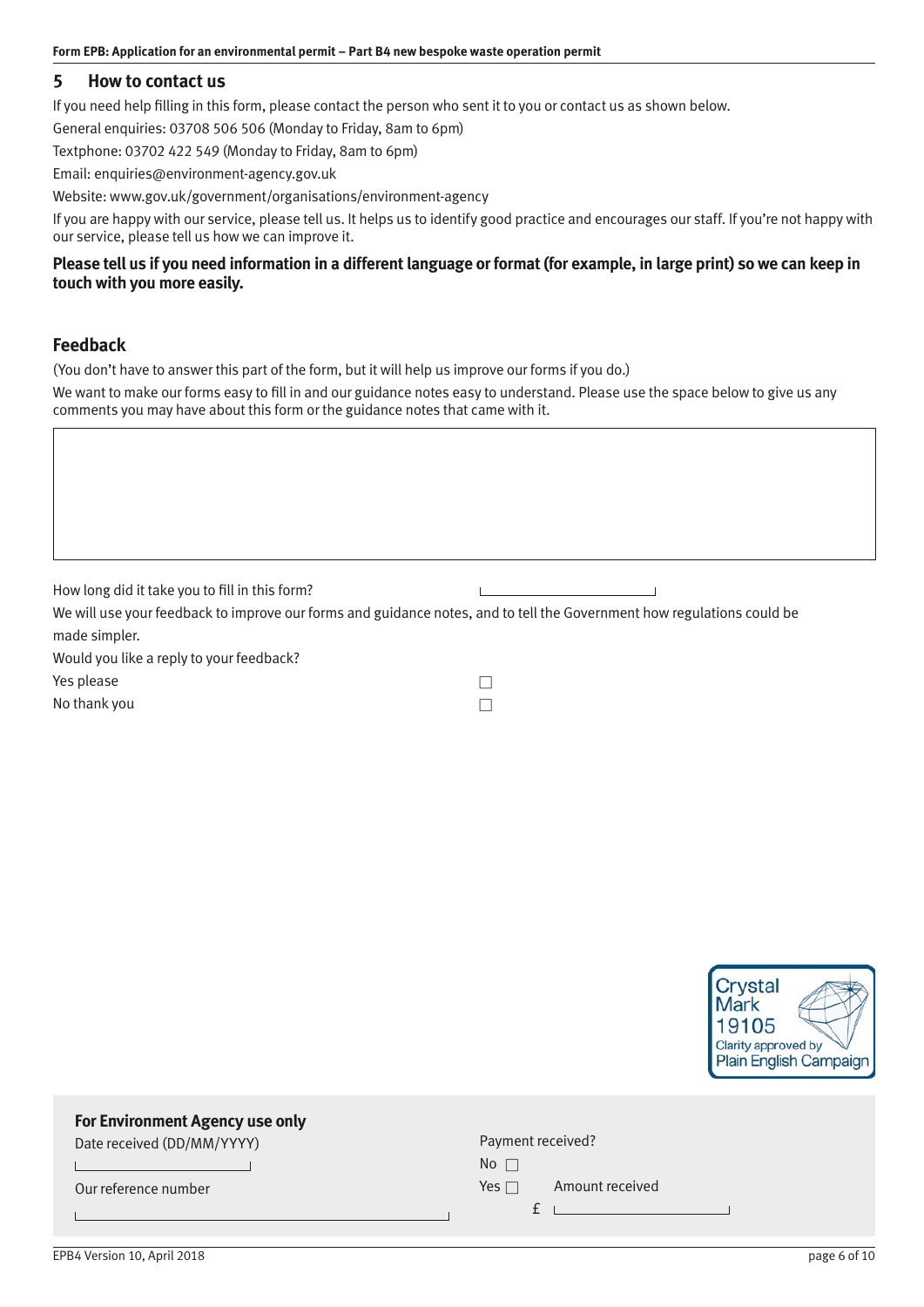### <span id="page-6-0"></span>**Plain English Campaign's Crystal Mark does not apply to appendices 1 to 4.**

### **Appendix 1 – Specific questions for waste facilities that accept clinical waste**

Note: If your procedures are fully in line with the standards set out in 'Technical guidance for managing clinical waste' (EPR 5.07) then you should tick the 'yes' box and provide the procedure reference from EPR 5.07. There is no need for you to supply a copy of the procedure.

#### **1 Are pre-acceptance procedures in place that are fully in line with the appropriate measures set out in section 2.2 of EPR 5.07 and which are used to assess a waste enquiry before it is accepted at the installation or waste facility?**

|  |  |  | No $\Box$ Provide justification for departure from EPR 5.07 and submit a copy of your procedures |
|--|--|--|--------------------------------------------------------------------------------------------------|

Document reference

Yes  $\Box$  EPR 5.07 procedure reference

### **2 Are waste acceptance procedures in place that are fully in line with the appropriate measures set out in section 2.2 of EPR 5.07, and which are used to cover issues such as loads arriving and being inspected, sampling waste, rejecting waste, and keeping records to track waste?**

|  | No $\Box$ Provide justification for departure from EPR 5.07 and submit a copy of your procedures |  |
|--|--------------------------------------------------------------------------------------------------|--|

 Document reference Yes  $\Box$  EPR 5.07 procedure reference

**3 Are waste storage, handling and dispatch procedures, and infrastructure in place that are fully in line with the appropriate measures set out in section 3.2 of EPR 5.07?** 

No  $\Box$  Provide justification for departure from EPR 5.07 and submit a copy of your procedures

Document reference

#### Yes  $\Box$  EPR 5.07 procedure reference

**4 Are monitoring procedures in place that are fully in line with the appropriate measures set out in section 3.3 of EPR 5.07?** 

No  $\Box$  Provide justification for departure from EPR 5.07 and submit a copy of your procedures

Document reference

Yes  $\Box$  EPR 5.07 procedure reference

### **5 Are you proposing to either**

accept an additional waste not included in Table 2.1 of section 2.1 of EPR 5.07, or

● apply a permitted activity to a waste other than that identified for that waste in Table 2.1?

 $No \square$ 

 $Yes \nightharpoonup \nightharpoonup \nightharpoonup \nightharpoonup \nightharpoonup \nightharpoonup \nightharpoonup \nightharpoonup \nightharpoonup \nightharpoonup \nightharpoonup \nightharpoonup \nightharpoonup \nightharpoonup \nightharpoonup \nightharpoonup \nightharpoonup \nightharpoonup \nightharpoonup \nightharpoonup \nightharpoonup \nightharpoonup \nightharpoonup \nightharpoonup \nightharpoonup \nightharpoonup \nightharpoonup \nightharpoonup \nightharpoonup \nightharpoonup \nightharpoonup \nightharpoonup \nightharpoonup \nightharpoonup \nightharpoonup \nightharpoonup \nighth$ 

Document reference

### **6 Please provide a summary description of the treatment activities undertaken on the waste facility. This should cover the general principles set out in section 2.1.4 of EPR S5.07**

 $\mathbf{L}$ 

Document reference for the summary

### 7 Please provide layout plans detailing the location of each treatment plant and main plant items and process flow **diagrams for the treatment plant**

Document reference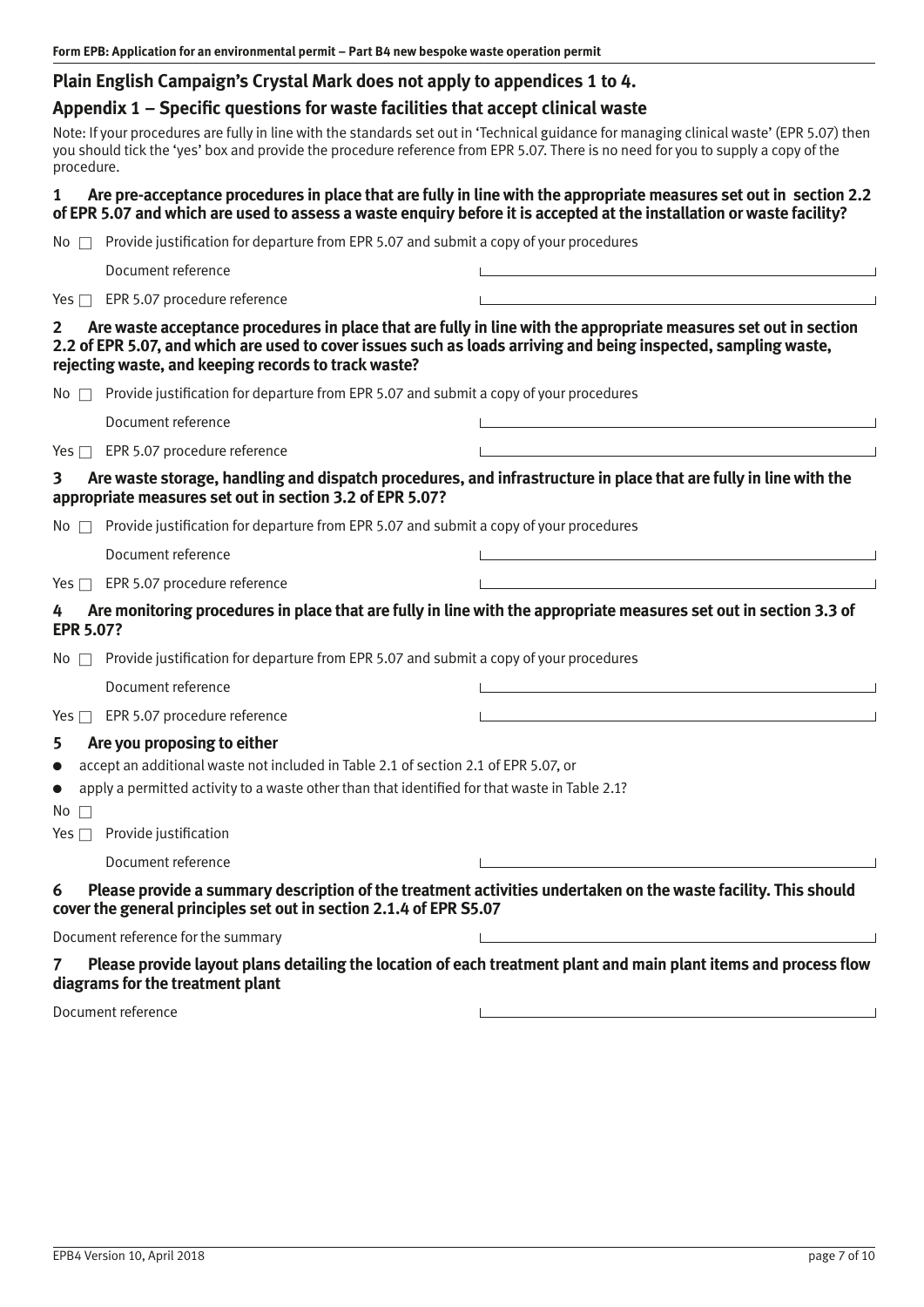### <span id="page-7-0"></span>**Appendix 2 – Specific questions for waste facilities that accept hazardous waste**

Note: If your procedures are fully in line with the standards set out in 'Recovery and disposal of hazardous and non-hazardous waste' (SGN 5.06) then you should tick the 'yes' box and provide the procedure reference from SGN 5.06. There is no need for you to supply a copy of the procedure.

#### **1 Are pre-acceptance procedures in place that are fully in line with the appropriate measures set out in section 2.1.1 of SGN 5.06, and which are used to assess a waste enquiry before it is accepted at the waste facility?**

 $N$ o  $\Box$  Provide justification for departure from SGN 5.06 and submit a copy of your procedures

Document reference

Yes  $\Box$  SGN 5.06 procedure reference

**2 Are waste acceptance procedures in place that are fully in line with the appropriate measures set out in section 2.1.2 of SGN 5.06, and which are used to cover issues such as loads arriving and being inspected, sampling waste, rejecting waste, and keeping records to track waste?** 

No  $\Box$  Provide justification for departure from SGN 5.06 and submit a copy of your procedures

Document reference

Yes  $\Box$  SGN 5.06 procedure reference

### **3 Are waste storage procedures and infrastructure in place that are fully in line with the appropriate measures set out in section 2.1.3 of SGN 5.06?**

No  $\Box$  Provide justification for departure from SGN 5.06 and submit a copy of your procedures

Document reference

 $Yes \Box$  SGN 5.06 procedure reference

**4 Provide a layout plan giving details of where the waste facility is based, the infrastructure in place (including areas and structures for separately storing types of waste which may be dangerous to store together) and capacity of waste storage areas and structures** 

Document reference

**5 Provide a summary of the treatment activities carried out on the waste facility. This should cover the general principles set out in section 2.1.4 of SGN 5.06**

Document reference for the summary

#### **6 Provide layout plans giving details of where each treatment plant is based, the main items at each plant, and process flow diagrams for the treatment plant**

Document reference or references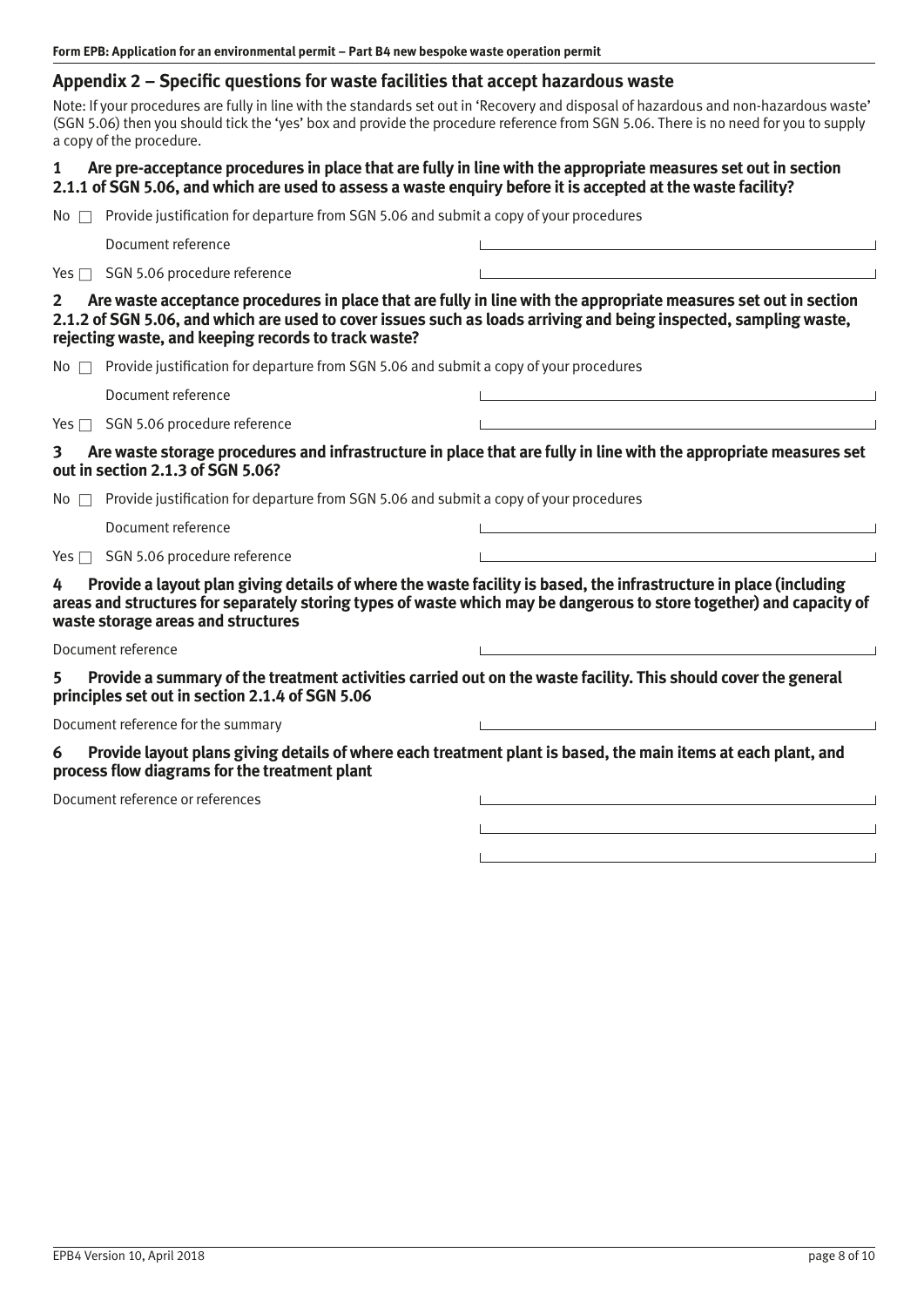### <span id="page-8-0"></span>**Appendix 3 – Specific questions for the recovery to land for agricultural benefit of compost like outputs from the treatment of mixed municipal solid wastes**

**1 Provide an accurate and reliable characterisation of your compost like outputs (CLO). This should be based on sampling and analysis of the CLO produced by the treatment (MBT) process over a 12 month period and in accordance with section 2 of TGN 6.15** 

Document reference

2 Provide an agricultural benefit assessment for the use of your CLO. This should be based on section 2 of TGN **6.15 and should be signed and dated by an appropriate technical expert** 

Document reference

3 Provide a site specific risk assessment of risks to soil and food chain receptors. This should be based on **Schedule 2 of TGN 6.15 and include a map with a green outline showing the boundary of the area being treated and include:** 

- locations where the waste will be stored and spread;
- any spring, well or borehole used to supply water for domestic or food production purposes that is within 250 metres of the area being treated;
- any spring, well or borehole not being used for domestic or food production purposes that is within 50 metres of the area being treated;
- any European designated sites (candidate or Special Area of Conservation, proposed or Special Protections Area in England and Wales or Ramsar Site) or Sites of Special Scientific Interest (SSSI) which are within 500 metres of the place where waste is to be stored or spread;
- the location of public rights of way;
- any Groundwater Source Protection Zones:
- surface watercourses:
- any buildings or houses within 250 metres of the area being treated;
- land drains within the boundary.

#### Document reference

### **4 Are the technical standards and measures fully in line with those set out in section 3 of TGN 6.15?**

Yes  $\square$ 

 $\mathsf{No} \ \Box$  Provide justification for departure from TGN 6.15 and a copy of the proposed technical standards, measures or procedures.

Document reference